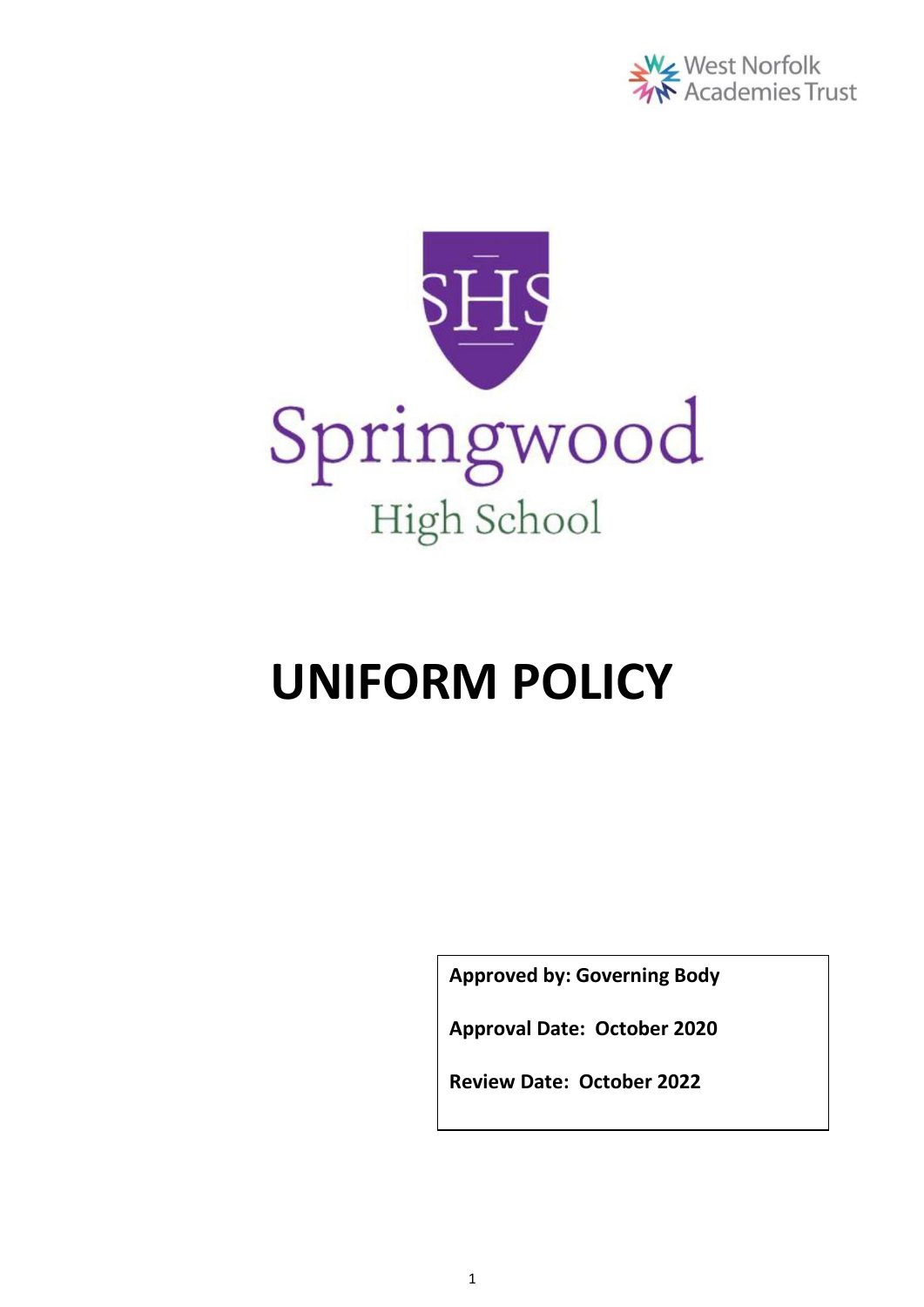#### **Contents**

| Uniform                         | 3 |
|---------------------------------|---|
| Jewellery                       | 3 |
| Make-Up                         | 4 |
| Equipment                       | 4 |
| Appendix 1<br>Uniform Checklist | 5 |
| Appendix 2<br>Shoes for DT      | 6 |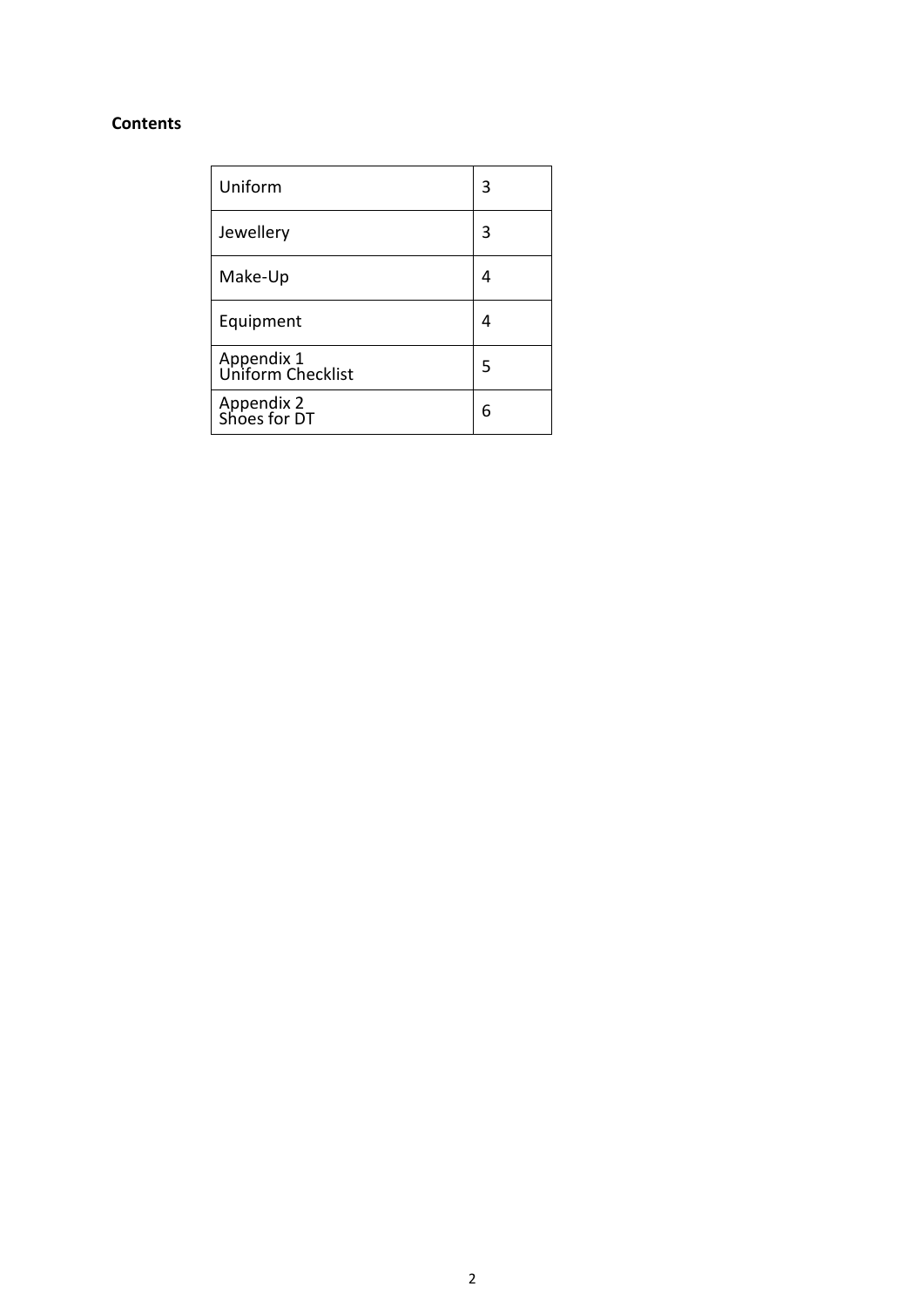#### **1. Uniform**

- Long or short sleeved formal white shirt (stiff collared, buttoned to collar and tucked in).
- A "clip-on" school tie (in House colour). Any other tie i.e. sport ties may only be worn for fixtures. Head students in Year 11 will wear a Head student tie.
- A school blazer which must be worn at all times around the school. Blazers may be removed in classrooms with the permission of the class teacher. In hot weather, the Headteacher may give permission for blazers to be carried instead of worn.
- School jumpers can be worn but are not compulsory. No other cardigan or jumper may be worn.
- Full length black tailored school trousers. Jeans, leggings, jeggings etc. are not allowed. Girls starting Springwood High School from September 2019 wishing to wear trousers must wear SHS trousers purchased from the school shop. (For the school year beginning September 2021, this will include Years 7, 8 and 9 and continue rolling forward).
- As an alternative to tailored black trousers, girls may wear a SHS Skirt. The skirt must be worn at the correct length.
- Plain black tights or black knee-length socks (no over the knee socks, short socks such as ankle or trainer socks, footless tights or leggings).
- Plain flat black leather (leather-like) full shoes which cover the whole foot: no boots, sandals or trainers will be allowed. Shoes need to be sound and safe to wear in a variety of school environments. For DT/Food/Technology lessons, footwear must cover the whole foot: if the school shoes worn do not cover enough of the foot to be considered safe, the student must wear trainers during these lessons. See appendix 2 for photographs of examples of shoes considered appropriate and inappropriate.
- If a belt needs to be worn (through belt loops), it must be plain black without motifs, embellishments or decoration.
- No hooded sweatshirts to be worn.
- If a coat is required it must be plain in colour, no leather, denim or suede. If an outdoor coat is worn, it must be worn over the blazer – not in place of the blazer, and the coat must be long enough to cover the blazer properly.
- A face mask and carry bag are compulsory pieces of uniform. It is expected that masks are worn at all movement times and can be worn in lessons. School will provide every student with one reusable mask and bag. However, students are also permitted to continue to wear their own; this must be suitable and appropriate for the school environment. Students exempt from wearing a mask must carry an exemption card issued via their year office in agreement with parents/carers.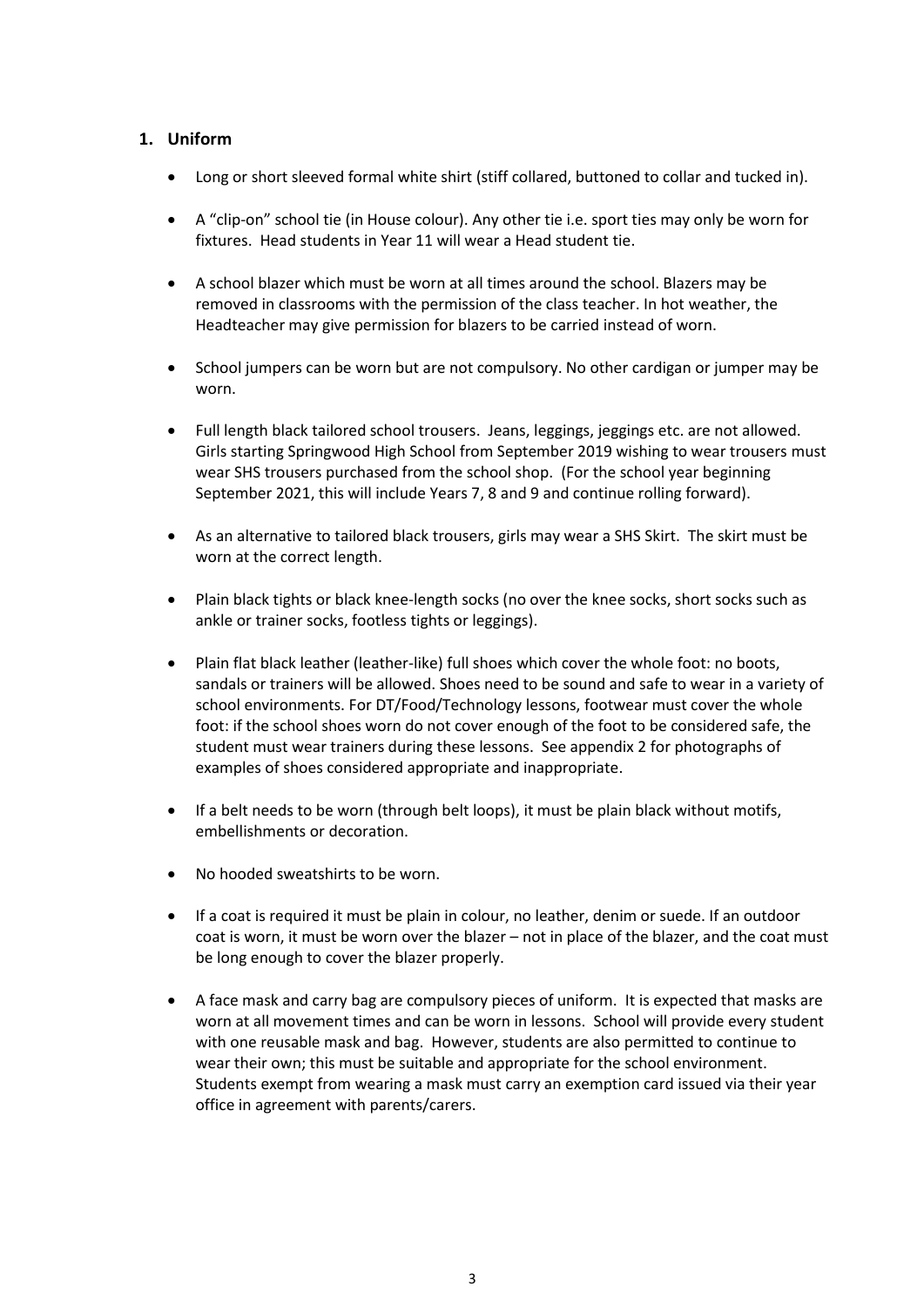#### **2. Jewellery**

- Piercings no visible body /facial piercings or tunnels.
- One small pair of plain stud earrings may be worn but must be removed to allow pupils to participate in PE.
- Pupils may wear a wristwatch.
- No rings, necklaces or bracelets are to be worn.

#### **3. Make-up**

- Light make-up may be worn but must be discreet.
- No false eyelashes.
- Hair may not be dyed bright or 'unnatural' colours.
- No nail varnish.
- Acrylic/gel/nails or tips are not allowed in school. This is a Health & Safety issue.

#### **4. Equipment**

- A scientific calculator is now a compulsory piece of school equipment and students should have one with them at all times. These are available to purchase from the school shop.
- Clear pencil cases (filled with equipment) are also available in the shop.
- We strongly encourage pupils to have a reading book with them at all times.
- We discourage students bringing mobile phones, I-pods etc. onto the school site. If these are brought into school it is at the risk of the owner and must be switched off and kept out of sight from 8.45 am until 3.25 pm.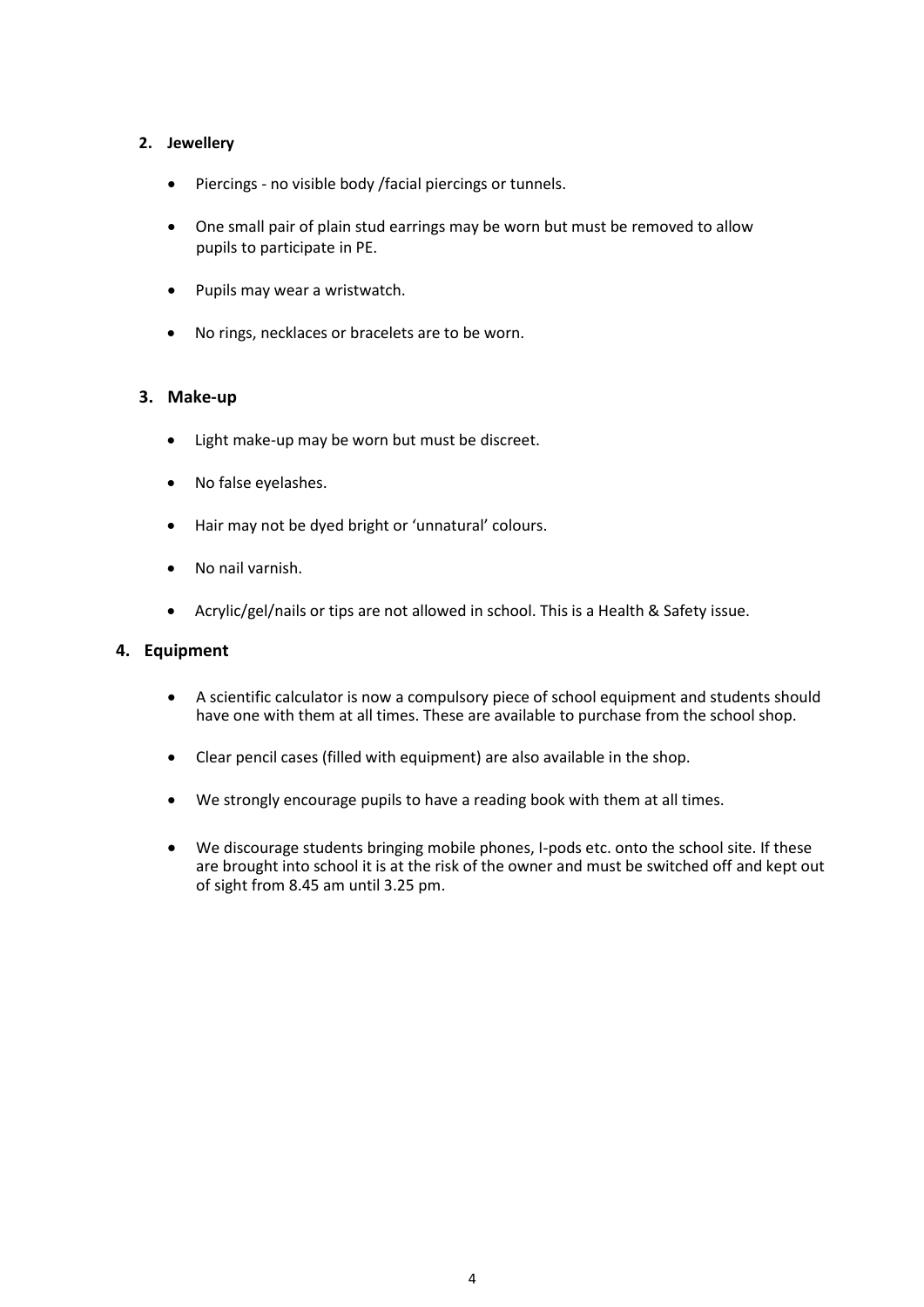**Appendix 1**



## **SPRINGWOOD HIGH SCHOOL**

## UNIFORM & SPORTS KIT CHECKLIST

Items marked \* can only be bought from the school \*\*From September 2021, girls in Years 7, 8 and 9 at Springwood High School wishing to wear trousers must wear SHS trousers purchased from the school shop.

| <b>BOYS</b>                                                                 | <b>GIRLS</b>                                                                                                                  |  |
|-----------------------------------------------------------------------------|-------------------------------------------------------------------------------------------------------------------------------|--|
|                                                                             |                                                                                                                               |  |
| *Blazer                                                                     | *Blazer                                                                                                                       |  |
| White, stiff collar school shirt                                            | White, stiff collar school shirt                                                                                              |  |
| *House colour school tie                                                    | *House colour school tie                                                                                                      |  |
| Plain black tailored trousers                                               | **Plain black tailored trousers                                                                                               |  |
|                                                                             | or                                                                                                                            |  |
|                                                                             | *School skirt                                                                                                                 |  |
| *School jumper                                                              | *School jumper                                                                                                                |  |
| Plain black socks                                                           | Knee length plain black socks or plain black<br>tights                                                                        |  |
| Plain black shoes (leather or leather-like)<br>(no boots or black trainers) | Plain black (leather or leather-like) shoes<br>(no boots, black trainers, stilettos, ballet pumps,<br>sling backs or toeless) |  |
|                                                                             |                                                                                                                               |  |
| Optional *SHS Shower proof school coat or                                   | Optional *SHS Shower proof school coat or Plain                                                                               |  |
| Plain coat (no logos or other markings) long                                | coat (no logos or other markings) long enough to                                                                              |  |
| enough to cover blazer properly                                             | cover blazer properly                                                                                                         |  |
| <b>PE KIT</b>                                                               | <b>PE KIT</b>                                                                                                                 |  |
| <b>Compulsory:</b>                                                          | Compulsory:                                                                                                                   |  |
| *White logo T-shirt                                                         | *White logo T-shirt                                                                                                           |  |
| <b>Black Shorts</b>                                                         | <b>Black Shorts</b>                                                                                                           |  |
| *Purple Socks                                                               | *Purple Socks                                                                                                                 |  |
| *House colour rugby shirt                                                   | *House colour rugby shirt                                                                                                     |  |
| Trainers (non-marking sole with grip)                                       | Trainers (non-marking sole with grip)                                                                                         |  |
| <b>Football boots</b>                                                       | <b>Football boots</b>                                                                                                         |  |
| <b>Optional:</b>                                                            | <b>Optional:</b>                                                                                                              |  |
| <b>Black Track Suit</b>                                                     | <b>Black Track Suit</b>                                                                                                       |  |
| Shin pads and gumshields                                                    | Shin pads and gumshields                                                                                                      |  |
|                                                                             |                                                                                                                               |  |